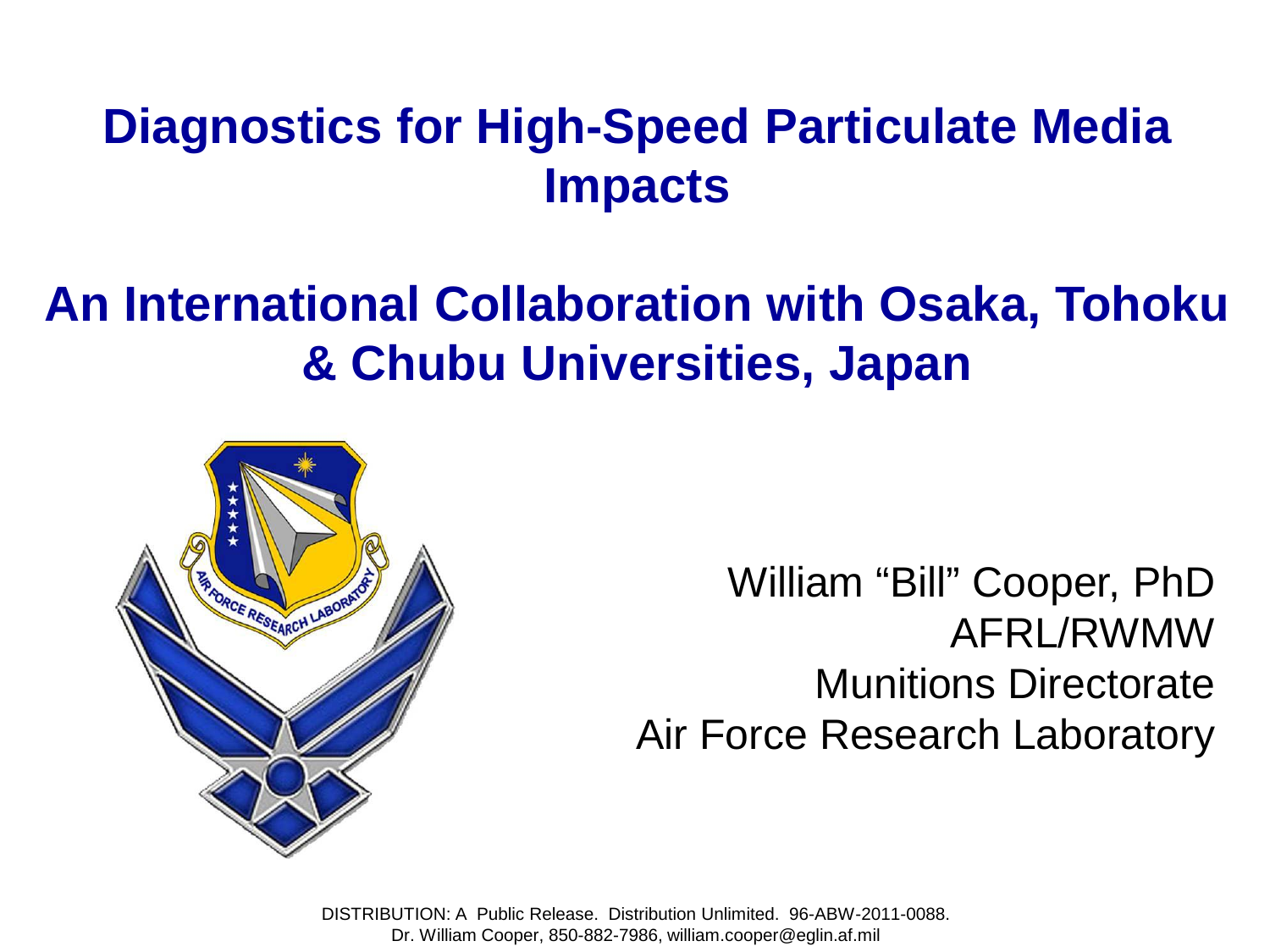



 $1.2.2$  $1.3 - 1$  $634$ 

bit).

L42

Ls.1

 $1.5.2$ 

L61  $14.3$ us i

 $1 - 7 - 2$ 

Like.

 $-144$ List  $1.9.2$ 

 $1.16.1$  $1 - 10 - 2$  $1 - 11 - 1$  $1 - 11 - 2$  $1.12 - 1$  $1.12 - 2$  $1 - 13 - 1$ 

- **Objectives**
- **Why international?**
- **Timelines**
- **Successes**



DISTRIBUTION: A Public Release. Distribution Unlimited. 96-ABW-2011-0088. Dr. William Cooper, 850-882-7986, william.cooper@eglin.af.mil

**Agenda**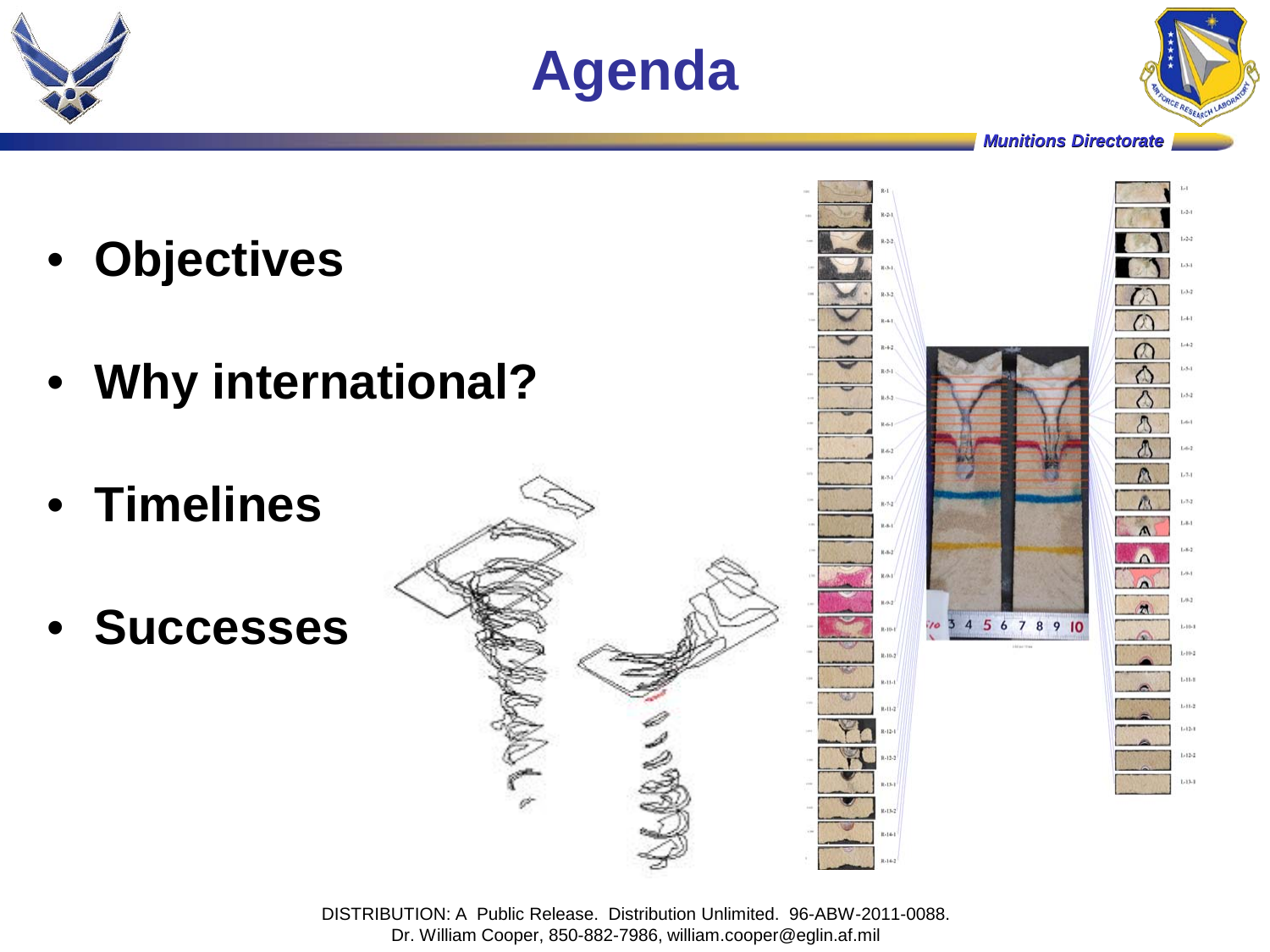



- Develop diagnostics for high-speed impacts with particulate materials
- Leverage world-wide creativity & capabilities
- Learn to think in the way that particulate materials behave
- Shrink the world
- Timeline: 3-year projects administered in 1-Year renewable grants.

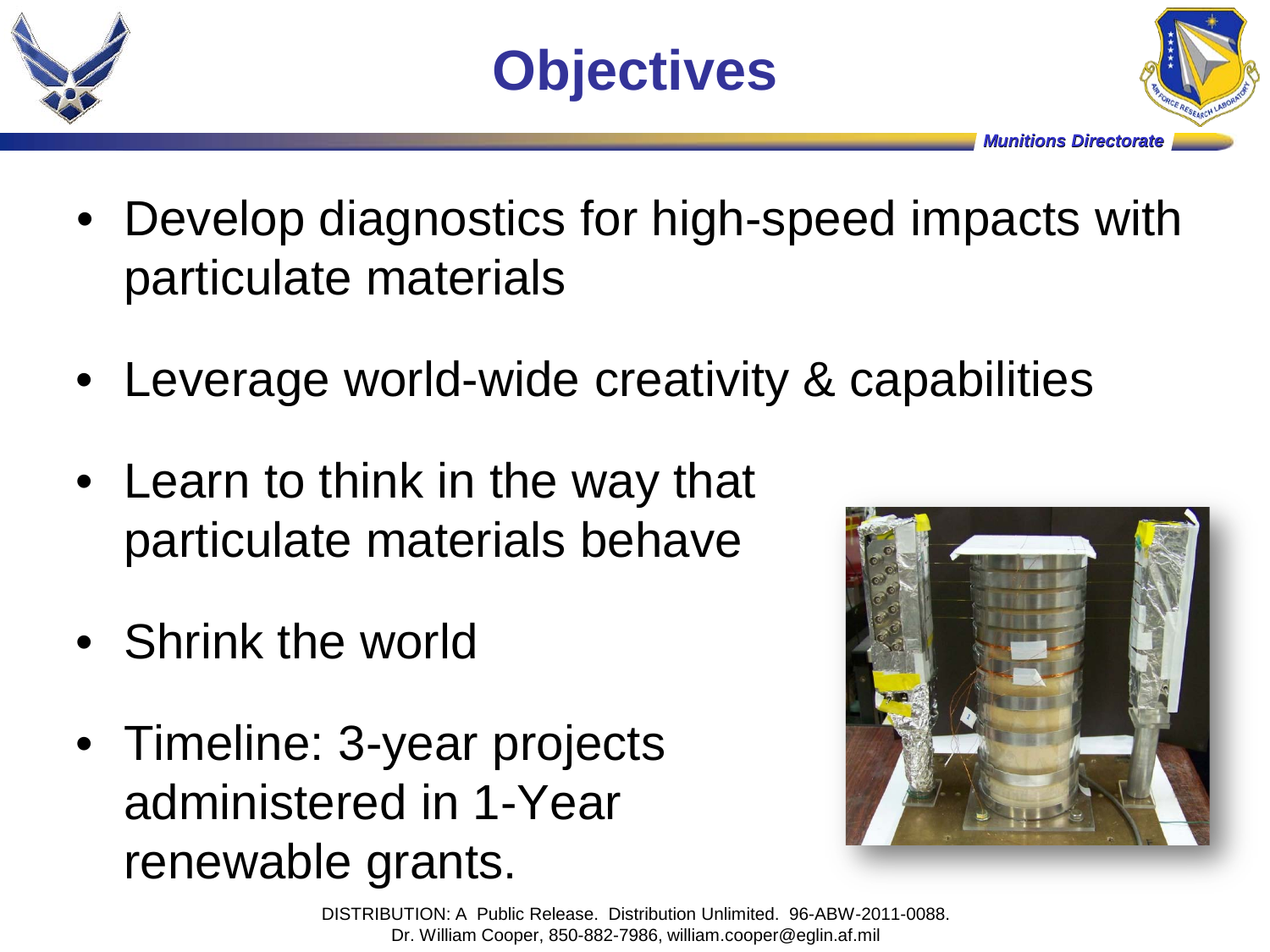



- Access to creative thinkers
- Access to unique facilities
- Excellent research value/\$ ratio—Large teams for minimal \$
- Research immersion & focus time
- Access to Pacific Rim research community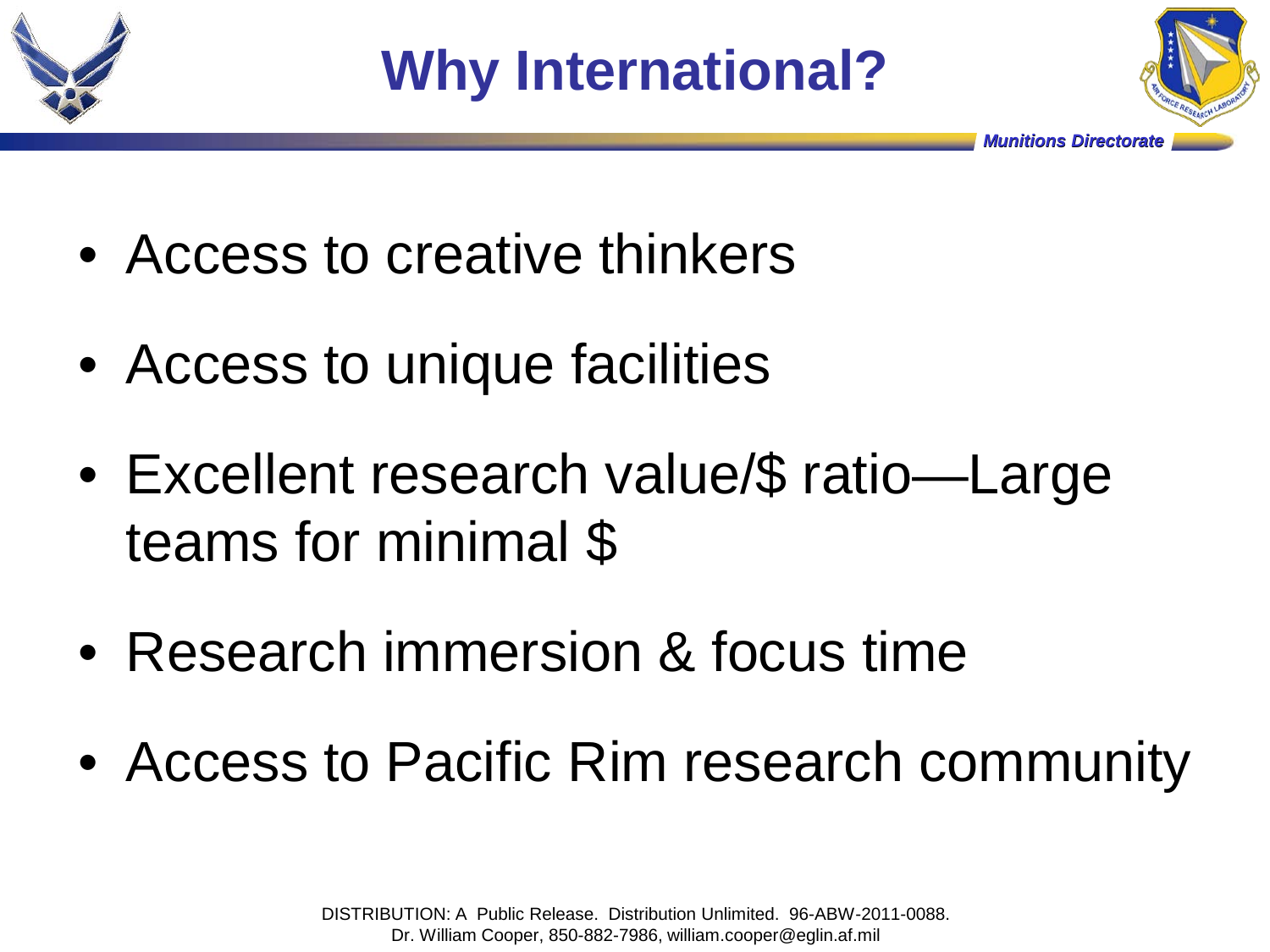





## • **By the numbers:**

- 2 years nearly complete
- \$100K AFRL/RW funds invested
- \$100K AFOSR/AOARD funds invested
- 2 Senior professors
- 1 Associate Professor
- 1 PhD Research Associate
- 3 M.S. Students
- 4 Presentations
- 4 Journal Papers

### • **International Exchange:**

- 3 months in Japan performing research (WoW—AFOSR/IO)
- Japanese PI visited USA for 3 months at no cost

## • **150 page Tech Report:**

- 2-D Quasi-static Punch Experiment & Analysis
	- Mechanics models (1,2 & 3) for punch loading force
	- Analysis of rate and size effects
	- Model 4: Force Chain Stability Modeling
		- Confining forces PDFs
		- Problems with assuming fixed coefficients of friction
		- Propagation of forces in curved chains w/ friction
		- Special case where inter-granular friction eliminates need for confining forces • Estimate of minimum required coefficient of friction
			- Special case of granular contact with rigid surface
			- Estimate of minimum coefficient of friction as function of chain angle relative to wall
- Dynamic Cylinder Impact Experiments & Analysis
	- Internal shearing layer and friction estimates
	- Observations regarding stability of false nose as function of coefficient of friction behavior
- Generalized shearing model for granular, crushed material, and solid surface interfaces
- Dynamic Sphere Impact Experiments & Analysis
	- Impact with glass beads
	- Impact with Eglin sand
	- Internal shearing layer and friction estimates • Tohoku University High-Speed Impact Experiment
		- General Techniques
			- Triboluminescent Techniques
		- 3-D Sectioning & Mapping Techniques
- Osaka University High-Speed Impact Experiment General Techniques
	- New Equipment Designs for Potential Collaborative Experiments
		- Osaka Gun Precision Container Catch Tank
			- Modular Particulate Material Container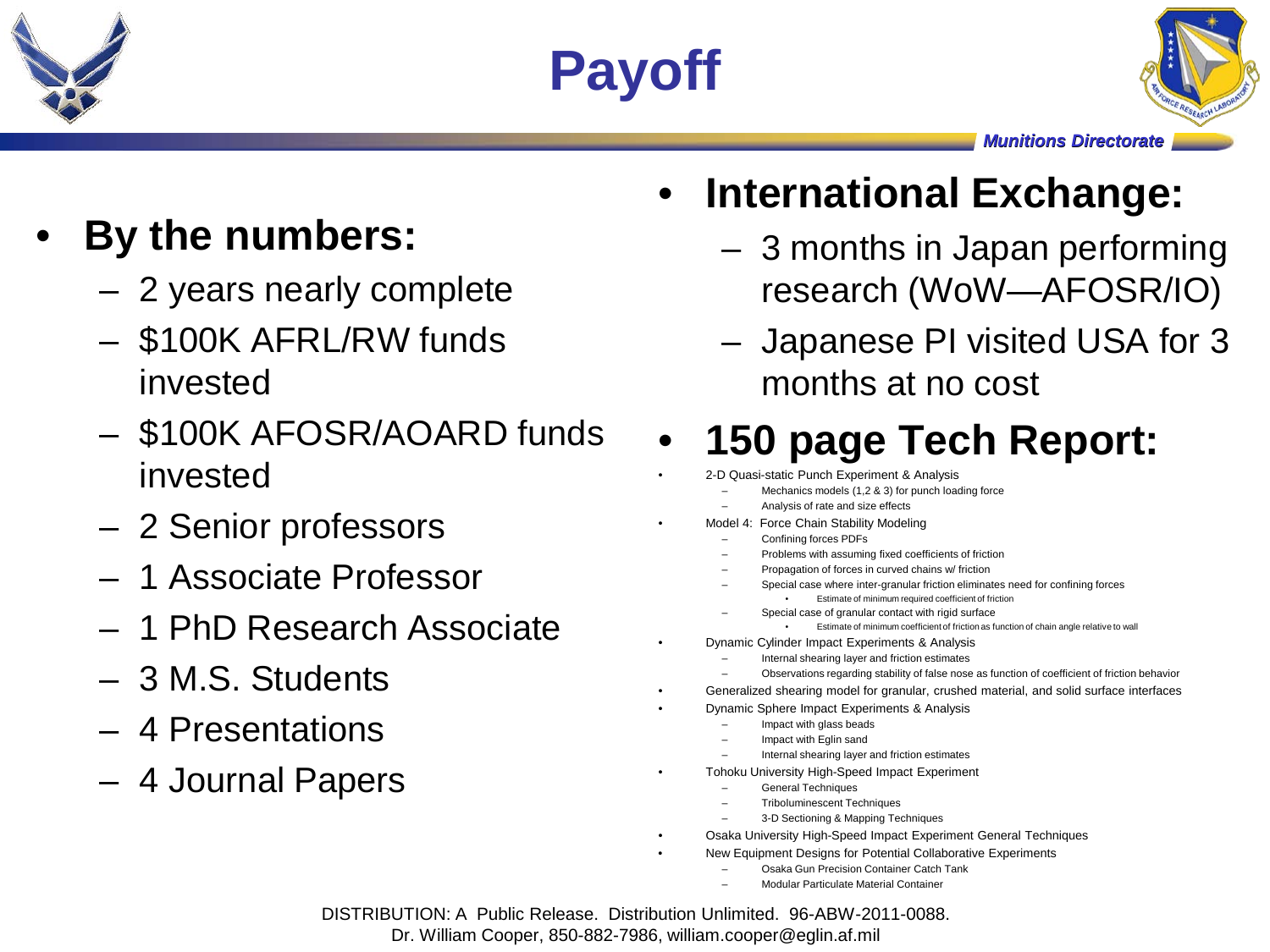

## **Presentations**

**Objectives** 

· To establish experimental method and

· Relationship between impact velocity and

(Projectile trajectory, Penetration/ wave speed)

· Fractured grain and its distribution

data analyzing method.

**Investigation Items** 

· Behavior of ejecta

penetration depth

· Pressure distribution

· Behavior during penetration



### *Munitions Directorate*

f impactor material & condit

**Impactor** material O Brass<mark>a</mark><br> **C** Shame on the

> 524 Impact velocity [m/s]

degree of deformation of sabot and impactor

Density of quartz: 2.65x10<sup>3</sup> kg/m<sup>3</sup>

atly influenced the penetration depth.

and (ahead of projectile)

### 砂中への飛翔体高速貫入特性の計測 MEASUREMENT OF HIGH-SPEED PENETRATION PROPERTIES INTO SAND

K. Watanabe<sup>1</sup>, K. Tanaka<sup>2</sup>, K. Iwane<sup>1</sup>, S. Fukuma<sup>1</sup>, K. Takayama<sup>3</sup>, K. Kobayashi<sup>1</sup>

<sup>1</sup> Osaka University, <sup>2</sup> Chubu University, <sup>3</sup> Tohoku University (E-mail: keikow@me.es.osaka-u.ac.jp)

### **INTRODUCTION**

### Background

Collisions between geological materials and rigid bodies occur in various situations, which are excavation, construction, military application and asteroid impact. Accordingly, the impact and penetration of projectiles in soil have long been studied extensively. However, for geological particulate materials such as sand, because the particle behavior is so complicated due to heterogeneity and instability of granular media, there have been few experiments investigating the impulse loading of these media, and the penetration properties on them are less understood.

Dynamics of projectile penetration into sand depends greatly on the features of motion and state of the sand material at the interface with the projectile. Therefore, the goal of this study is to develop an understanding of behavior of projectile during penetration, condition and distribution of comminuted sands and pressure distribution in sand under the impulse loading and then evaluate the influence of impact velocity, initial porosity and particle size on behavior of comminuted sands.

### EXPERIMENTAL

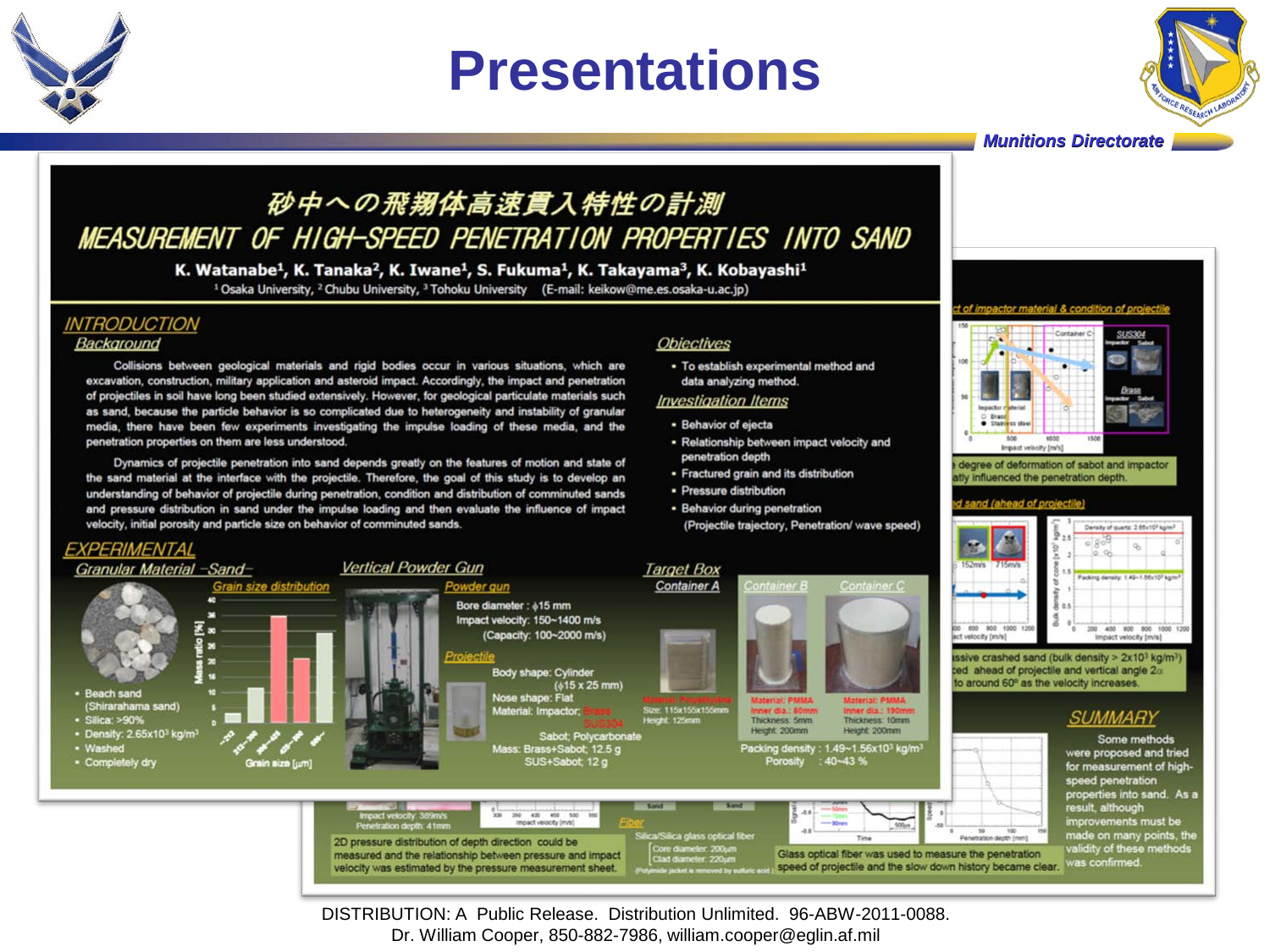





### *Munitions Directorate*

#### 球の砂突入に関する研究

○山本裕朗 (医療機器センター) 大谷清伸、早坂庄吉、小川俊宏、高山和喜(東北大学波体科学研究所)

A study of penetration of a sphere into sand layer

Yamamoto Hiroaki, Ohtani Kiyonobu, Hayasaka Shoukichi, Ogawa Toshihiro, Takayama Kazuyoshi Japan Association for the Advancement of Medical Equipment, 3-42-6 Hongo, Bunkyo-ku, Tokyo, 113-0033 JAPAN

#### Abstract

Paper reports the result of preliminary tests of a 10 mm diameter sphere penetrating into a sand layer. Using a vertical powder gun, we launched 0 10um stainless spheres at speed ranging from 1.25 km/s to1.94 km/s into sand layers. To preserve impacted speciment, we immersed them into inorganic tilicate-sealing agent and succeeded to freeze the trajectory of sphere's motion and to identify the deformation of the sand layer structure.

Key Words: high-speed penetration, sand layer, vertical powder gun, finening technique

#### 1. はじめに

砂や土のような微小粒状物体が充填された系に高速 物体が衝突する視象は、微粒固体の運動ばかりでなく 破壊や表層刺離などを伴うため、固体、液体、気体な どの単相媒体に比べ複雑である。外力が加えられた粉 粒体の単動について、さまざまな実験や理論解析[1]が 行われているが、高速物体が砂層への突入する場合の ように、高速価減での粉波体の挙動に関する研究は実 験的にも解析的にも完了したと言うにはほど違い。 本報告は縦型火薬統でフロリダ海岸砂を満たした試 映槽にステンレス鋼球を 1.25 km/s~1.94 km/s で垂直に 打ち込み、高速球の運動と砂量内部構造の変化などを 観測する方法を開発する予備実験結果の連絡である。

#### 2. 実験方法  $2 - 1$  供試動

実験には、フロリダ海岸砂、通称エグリン砂 (Quikrete Commercial grade Fine Sand No.1961) を用いた。 図1に繊微鏡写真を示す。粒子は主に石英からなり、 やや角が取れたいびつか形状を示す。関うに粒度分析 結果を示す。グラフは縦軸粒度重量比%、模軸粒度 mmの対数表示である。エグリン砂は335μmから 500um に極値を持ち、母平均 361um、母分散 0.733の 正規分布に近い校長分布を示す。



Fig. 1 Eglin sand  $2 - 2$  35948

ステンレス鋼球は直径 10mm 重量 6.63g のペアリン グ球である。図3は東北大学流体科学研究所の経型1 設式火薬統であり、過去に高速燃料検波発生実験に用 いた装置を改造した。この回収部に、砂を充填した供 試体を置いた。狩猟用ライフルの薬菌に、無煙火薬 約3gを封入し、端末の雷管を空気圧配動の撃鉄で起爆 した。薬室の下部に随腰を介して、ボリカーボネート<br>のサポに挿入した球をおいた。サポ形状は後端にフレ ーをもち、先端はやや料めの切り込みをもつ形状で、 試行錯誤で最適化されている。なおも工夫の余地があ るが、サポは加速管下部に販売して静止し、爆発生成 気体の回収認への流入を阻止し、また、球だけが加速 管輪心にほぼ一致することで、回収部への打ち出しを<br>許す形状を持っている。図3に激突して回収されたサ ポを示す。サポは加速管末端の固みに、きつく貫入し ている。



サポ分離した球は、125kgから1.94kmgで、固収部 を自由飛行する。回収部空間には、半導体レーザー光 東と受光部を組み合わせ、60mm間隔に取り付けた飛 行時間計測部が配列され、球の連度を推定した。 砂は内径 100mm、長さ 150mmm、肉厚 5mmのアク リル樹脂円筒に、予備実験なので、特別な配慮なしに 中国した、保安、防約経た都さず、配動させたがら中 場することで砂索度の制御を視野に入れている。

#### havior Induced by High-Speed Penetration of Projectile

Watanabe", Koichi Tanaka"', Keisuke Iwane", Syungo Fukuma", Kazuvoshi Takavama"" and Hidetoshi Kobavashi

partment of Mechanical Science and Bioengineering, Osaka University, 1-3 Machikaneyama, Toyonaka, Osaka, 560-8531, Japan. e-mail: keikowième.es.osaka-u.ac.jp "Department of Mechanical Engineering, Chubu University, Institute of Fluid Science, Tohoku University

primary objective is establishing tangible experimental methods and data hods in order to grasp various phenomena, which were the behavior of jectile, the penetration depth and speed of projectile, fractured grains and istribution, induced by high-speed impact of projectile on sand. The plate nents were conducted using vertical powder gun. The principal results are follows: Sands around the penetrated projectile were smashed to fine um or less like a potato starch. Circumferential crashed sands were ibuted and generated at impact velocity above 300 m/s. Conical massive was produced ahead of projectile and vertical angle converged to around ocity increases. The projectile penetrated at a speed about equal to the y in the initial penetration and decelerated rapidly over since.

#### **CTON**

sions between geological materials and rigid bodies occur in various ch are excavation, construction, military application and asteroid impact. he impact and penetration of projectiles in soil have long been studied However, for geological particulate materials such as sand, because the for is so complicated due to heterogeneity and instability of granular have been few experiments investigating the impulse loading of these be penetration properties on them are less understood. Dynamics of ttration into sand depends greatly on the features of motion and state of ial at the interface with the projectile.

inal goal of this study is to develop an understanding of behavior of ing penetration, condition and distribution of comminuted sands and bution in sand under the impulse loading. As the first step, the primary tablishing tangible experimental methods and data analyzing methods in various phenomena induced by high-speed impact of projectile on sand.

esses by Chains of Grains in High-Speed Particulate Media Impacts

Diagnostics Engineer, Air Force Research Laboratory, AFRL/RWMW, V. Eglin Blvd Suite 135, Eglin AFB, FL 32542

am x 26 mm) projectiles were fired vertically-downward (150-720 m/s) into acrylic quartz Eglin sand. Decreasing container size increased projectile drag and decreased plainer is within the projectile's event horizon for at least a portion of penetration path for communication between projectile and container. The particulate media fractured a rigid, conical false nose on the front face of the projectile, but the fractured media gojectile diameters of the shot line. Janumed grains (i.e. mechanically-compacted, but to the fractured media; surrounded by nominally initial-density grains. It is theorized th the container via stress chains in the un-fractured grains which span the distance and container wall. The stress chain event horizon may be limited by either mechanical limited stress wave speeds in the particulate media. This paper focuses upon the ole analytical models are presented to illustrate how stress chain curvature and friction neth and thereby the ability of projectiles to communicate through the particulate media

tanabe 2010] conducted experiments to observe the high-speed impact of right-circular face, polycarbonate body) with quartz Eglin sand ( $\phi$  75-1,400 um grains, d50=400 um, [0]. Projectiles were launched vertically downward and impacted the sand surface t 150-720 m/s. Projectile velocities were measured using induction loops and impact d photography. Two containers were used:  $\phi$  80 mm &  $\phi$  190 mm internal diameter, epth did not vary appreciably with impact velocity, but was strongly affected by the ner size from 190 mm to 80 mm cut the penetration depth in half as shown in Fig. 1. tile communicates with the container--the stresses at the projectile surface and the drag container size. The goal of this analysis is to examine the mechanics that enable the tainer